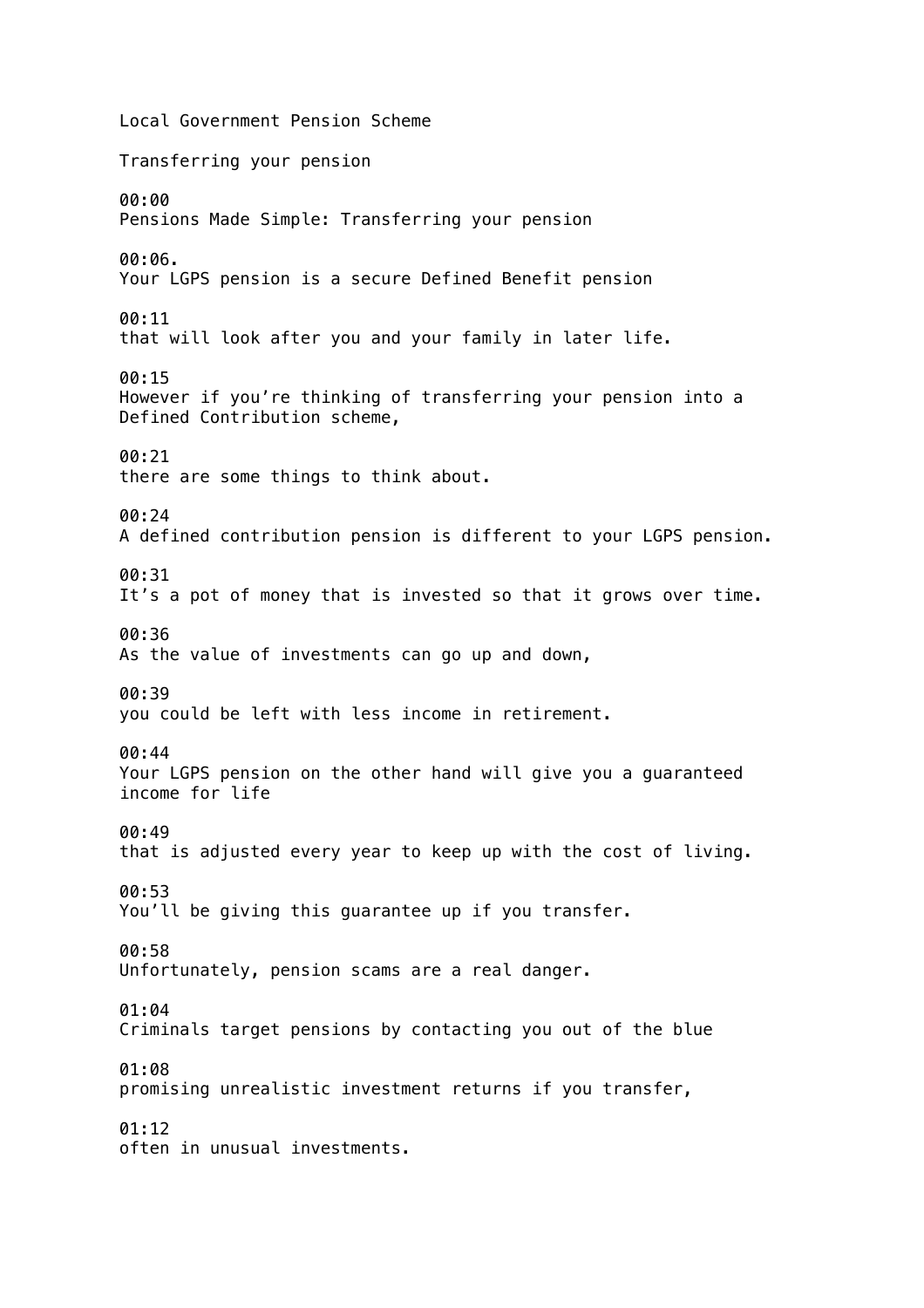01:15 They apply pressure so that you make a hasty decision to transfer - 01:19 usually to a fake scheme. 01:22 Your pension then disappears, never to be seen again. 01:26 So please be careful. 01:29 Always check the Financial Conduct Authority register 01:33 to see if you are dealing with a legitimate business. 01:37 It's always a good idea to discuss your options with an Independent Financial Adviser. 01:43 If your transfer value is over £30,000, 01:47 by law you'll need to show that you have taken professional advice. 01:51 The Financial Conduct Authority and The Pension Regulator 01:55 believe it is in most people's best interests to keep their defined benefit pension, 02:00 such as your LGPS pension. 02:03 Make sure you understand the full risks so that you can make an informed choice. 02:09 And remember, if you transfer your LGPS pension, you cannot change your decision. 02:17 If you decide to transfer, you'll need to leave the scheme completely 02:21 and transfer all of your pension. 02:24